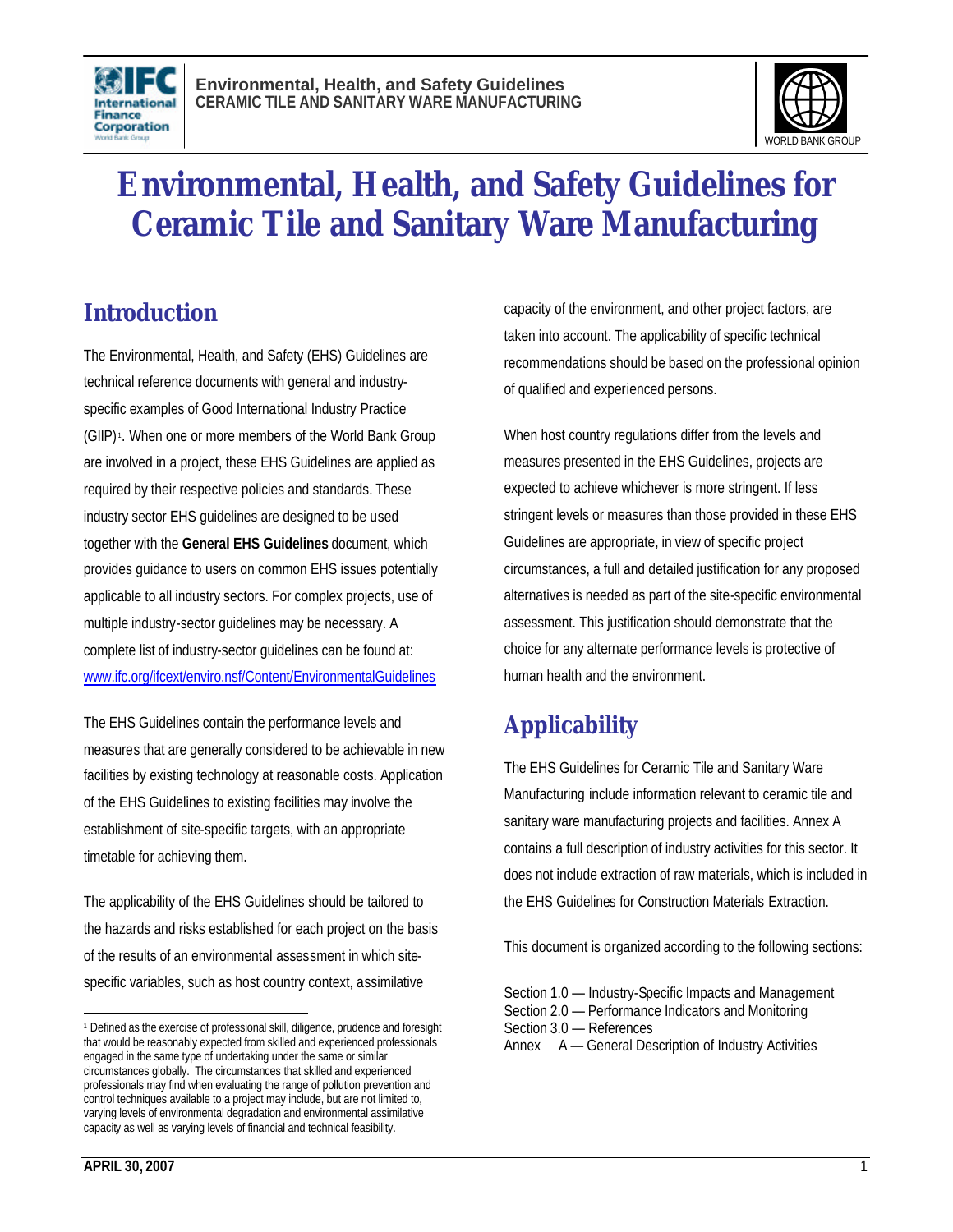



## **1.0 Industry-Specific Impacts and Management**

The following section provides a summary of EHS issues associated with ceramic tile and sanitary ware manufacturing that occur during the operational phase, along with recommendations for their management. Recommendations for the management of EHS issues common to most large industrial facilities during construction and decommissioning phases are provided in the **General EHS Guidelines.**

## **1.1 Environment**

Environmental issues associated with ceramic tile and sanitary ware manufacturing primarily include the following:

- Emissions to air
- **Wastewater**
- Solid waste

#### **Emissions to Air**

Air emissions may be generated from storage and handling of raw materials and during firing or spray drying of ceramics. In the latter case, emissions may be derived from the raw materials and / or from the fuels employed for heat and power generation.

#### *Particulate Matter*

The main sources of particulate matter emissions include the handling of raw materials (e.g. screening, mixing, weighing, and transporting/conveying); dry grinding / milling ( less common than wet milling); drying (e.g. spray drying); glaze-spraying processes (e.g. for both tiles and sanitary ware production); ware decorating and firing; and fired ware finishing operations.

Prevention and control techniques to reduce fugitive particulate matter emissions include the following:

- Segregation of storage areas from other operational areas;
- Use of enclosed silos to store bulk powder materials;
- Use of wind protection, barriers for wind protection (e.g. either artificial barriers or vertical greenery, such as densely growing trees and shrubs) if raw material is stored in open piles;
- Enclosed dry raw material transportation systems (e.g. conveyors, enclosed screw feeders, and feed pocket enclosures);
- Dust extraction equipment and baghouse filters, particularly for dry materials loading and unloading points, and where products are cut / ground and polished; 2
- Reduced air leakage and spillage points through maintenance activities;
- Maintaining negative pressure in closed systems used for material handling, and dedust air from suction;
- Use of wet dust separators to treat emissions from spray drying and glazing processes in fine ceramic manufacturing. Sintered lamellar filters may also be used to separate wet dust from spray glazing and to clean off-gas from the spraying cabins. These filters have a high resistance to abrasion and enable collection efficiencies of up to 99.99 percent.

#### *Sulfur Oxides*

 $\overline{a}$ 

The emission of SO<sub>2</sub> in ceramic kiln exhaust gases depends on the sulfur content of the fuel and certain raw materials (e.g. gypsum, pyrite, and other sulfur compounds). The presence of carbonates in raw materials may, however, prevent the formation of sulfur emissions because of their reaction with SO<sub>2</sub>.

<sup>&</sup>lt;sup>2</sup> The use of baghouse filters is frequent in the ceramics industry and is especially important if dust contains significant levels of metals. The filters can be used in silo dedusting, dry raw material preparation and handling, spray drying, and dry grinding or shaping. Corrosion control necessitates the maintenance of appropriate temperatures. These filters enable collection efficiencies of up to 95 percent.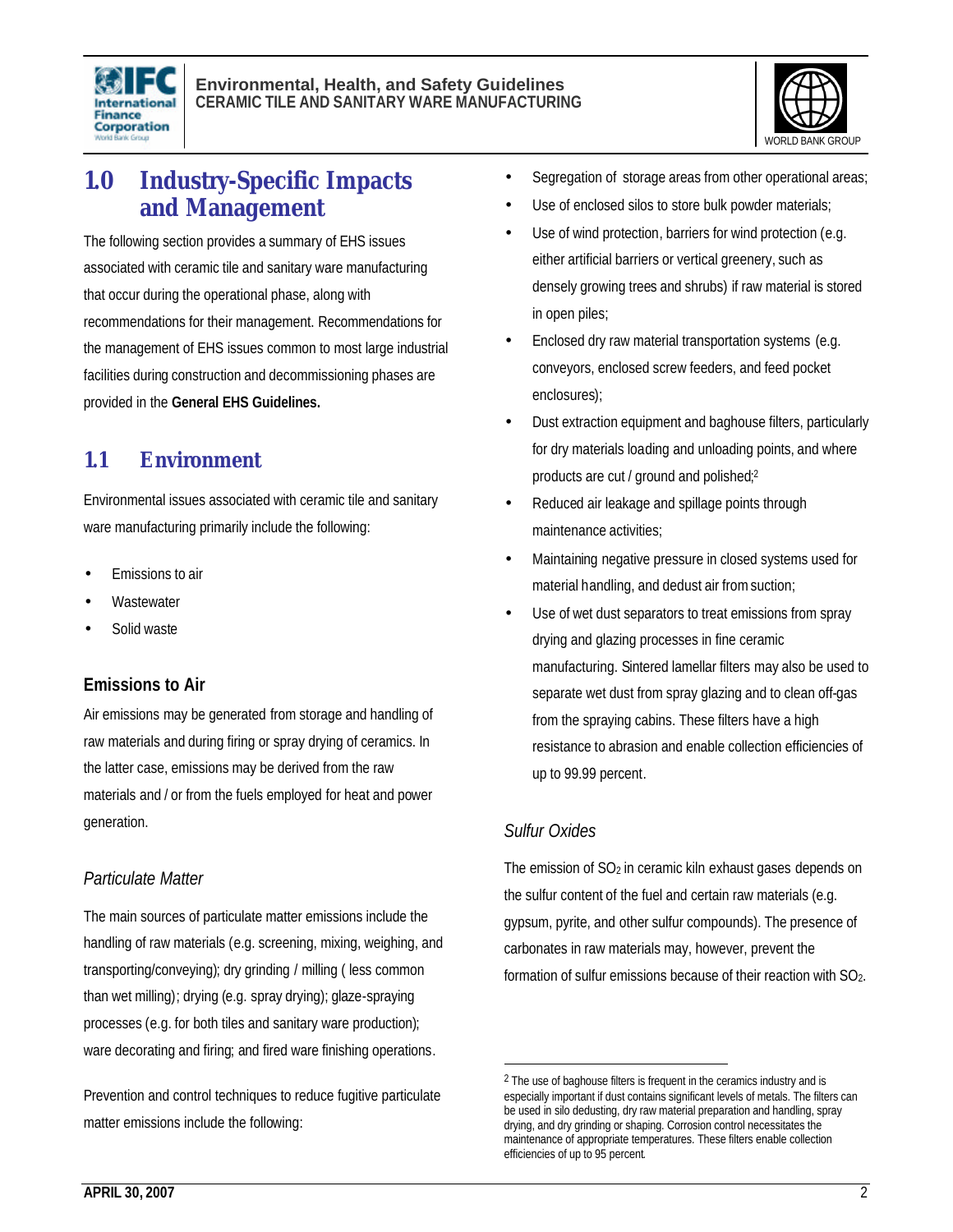



Pollution prevention and control techniques for the reduction of SO2 emissions include:

- Use of fuels with a low sulfur content, such as natural gas or liquefied petroleum gas (LPG);
- Use of low-sulfur raw material and low-sulfur body additives to reduce sulfur levels in processed materials;
- Optimizing the heating process and firing temperature, reducing the latter to the lowest temperature range (e.g. up to 400°C);
- Use of dry or wet scrubbers. If dry sorption cannot produce a sufficient clean-gas concentration, implement the use of wet scrubbers (e.g. reactive scrubbers or quench reactors) by adding basic reactive chemicals (e.g. calcium- and sodium-based chemicals) dissolved into wash water (wet abatement).

#### *Nitrogen Oxides*

The main sources of  $NO<sub>x</sub>$  are the generation of thermal  $NO<sub>x</sub>$ caused by high firing temperatures (>1,200°C) in the kiln, the nitrogen content in the raw materials, and the oxidation of nitrogen contained in fuels. Recommended measures for the reduction of  $NO<sub>x</sub>$  emissions include the following:

- Optimizing peak flame temperatures in the kiln, and use of computerized control of kiln firing;
- Reducing the nitrogen content in raw materials and additives;
- Use of low NO<sub>x</sub> burners.

#### *Greenhouse Gas Emissions*

Greenhouse gas (GHG) emissions, especially CO2, are mainly associated with the use of energy in the kiln and spray dryer. The **General EHS Guidelines** provides additional information regarding management strategies, including energy conservation, for greenhouse gas emissions. The following

measures may be used to reduce energy consumption in this sector:

- Replace inefficient kilns (e.g. down-draft kilns), and install new, adequately sized tunnel or shuttle kilns or fast-firing kilns (e.g. roller hearth kilns). In the sanitary ware industry, consider installing roller hearth kilns, especially if a reduced number of patterns is produced;
- Substitute heavy fuel oil and solid fuels with clean fuels (e.g. natural gas or LPG);
- Improve kiln sealing to reduce heat losses arising from excessive air flow (e.g. metal casing and sand or water seals in tunnel kilns and intermittent kilns);
- Improve thermal insulation of kilns to reduce heat loss;
- Use low thermal mass insulation in intermittently fired kilns;
- Use low thermal mass kiln cars to improve overall efficiency (e.g. using materials such as cordierite-mullite, sillimanite, and recrystallized silicon carbide), as well as minimize other parasitic loads<sup>3</sup>;
- Use high-velocity burners to obtain a higher combustion efficiency and heat transfer;
- Optimize peak flame temperatures in the kiln, and install computerized control of kiln firing;
- Optimize dried-material transfer between the dryer and kiln, and where possible, use the preheating zone of the kiln for completing the drying process (to avoid unnecessary cooling of the dried ware before the firing process);
- Recover excess heat from the kiln, especially from the cooling zone, for heating dryers and predrying products;
- Recover heat from kiln exhaust gas to preheat combustion air.

Energy efficiency opportunities in spray dryers include the following:

1

<sup>&</sup>lt;sup>3</sup> Low thermal mass kiln cars allow significant fuel savings in tunnel kiln furnaces and increase throughput by increasing the space available for wares. They also permit closer adherence to the preferred heating and cooling temperature profiles and minimize thermal shock to the products.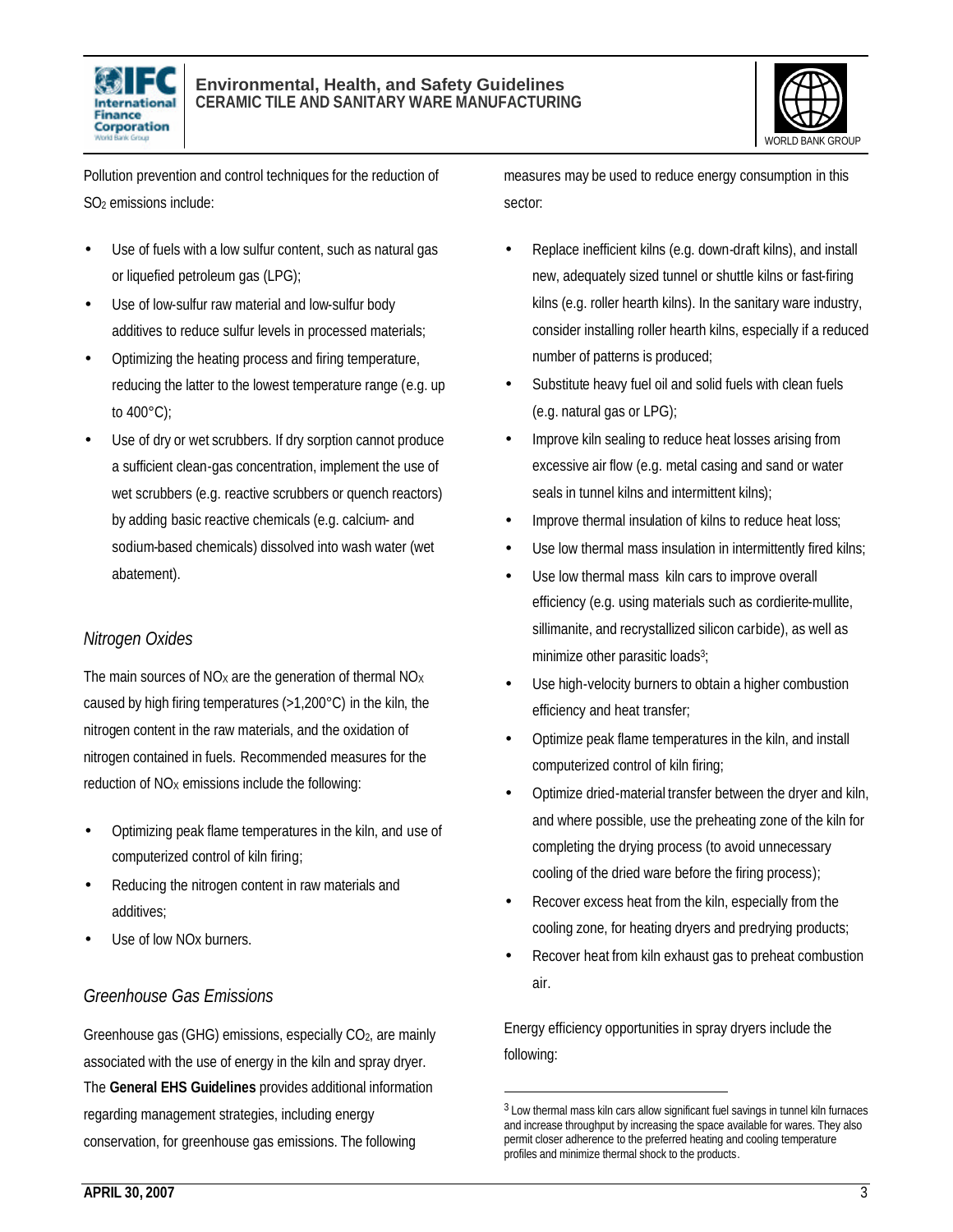



- Selection of spray dryer with an optimized nozzle;
- Installation of insulation for the spray dryer;
- Proper sizing of exhaust fans and installation of inverterbased variable-speed controls, rather than fixed-speed fans and dampers.

Other energy efficiency opportunities include the following:

- Use of high-pressure hydraulic presses in ceramic tiles;
- Use of press casting in sanitary ware plants;
- Optimization of grinding-cycle time in ball mills;
- Optimization of the amount of water in the mill mix;
- Limitation of electrical load in mills, through adoption of dual-speed electrical motors or electrical motors fitted with fluid couplings;
- Use of moisture sensors for dryness and coating control in ceramic tile manufacturing;
- Use of cogeneration of heat and power to generate power with waste heat from gas turbine–based operation of the spray dryer.

#### *Chlorides and Fluorides*

Chlorides and fluorides are pollutants found in waste gases from ceramic kilns, and are generated from impurities in clay materials. The use of additives and water containing chloride during the preparation of the raw materials may generate hydrochloric acid (HCl) emissions. Hydrofluoric acid (HF) may be generated by the decomposition of clay fluorosilicates. Recommended measures to prevent and control emissions of chloride and fluoride include the following:

- Use low-fluorine raw material and additives, which can be used to dilute emissions in the processed material;
- Use dry scrubbers. Both HF and HCI can be controlled using basic absorbents, including sodium bicarbonate (NaHCO<sub>3</sub>), calcium hydroxide  $[Ca(OH)_2]$ , and lime, in dry or wet conditions.

#### *Metals*

The heavy metal content of most ceramic raw materials is generally low and of limited concern, with the exception of some ceramic pigments glaze materials. In order to reduce metal emissions:

- Use commonly available glazes that do not contain lead or other toxic metals. Chromium-based pigments and colorants that contain antimony, barium, cobalt, lead, lithium, manganese, or vanadium should be avoided;
- Use colored compounds (e.g. stain-containing pigments) which are stable at high temperatures and generally inert in silicate systems. The risk of metal volatility with this type of glaze can be further reduced with short firing cycles;
- Use high-efficiency dust-abatement techniques (e.g. fabric filters).

#### **Wastewater**

#### *Industrial process wastewater*

Process wastewater is mainly generated from cleaning water in preparation and casting units, and various process activities (e.g. glazing, decorating, polishing, and wet grinding). Process wastewater is characterized by turbidity and coloring, due to the very fine suspended particles of glaze and clay minerals. The potential pollutants of concern include suspended solids (e.g. clays and insoluble silicates), suspended and dissolved heavy metals (e.g. lead and zinc), sulfates, boron, and traces of organic matter. Sector-specific measures to prevent and minimize the generation of wastewater include the following:

- .Use dry off-gas cleaning systems instead of wet off-gas cleaning systems;
- Where practical, install waste glaze collection systems;
- Install slip conveying piping systems;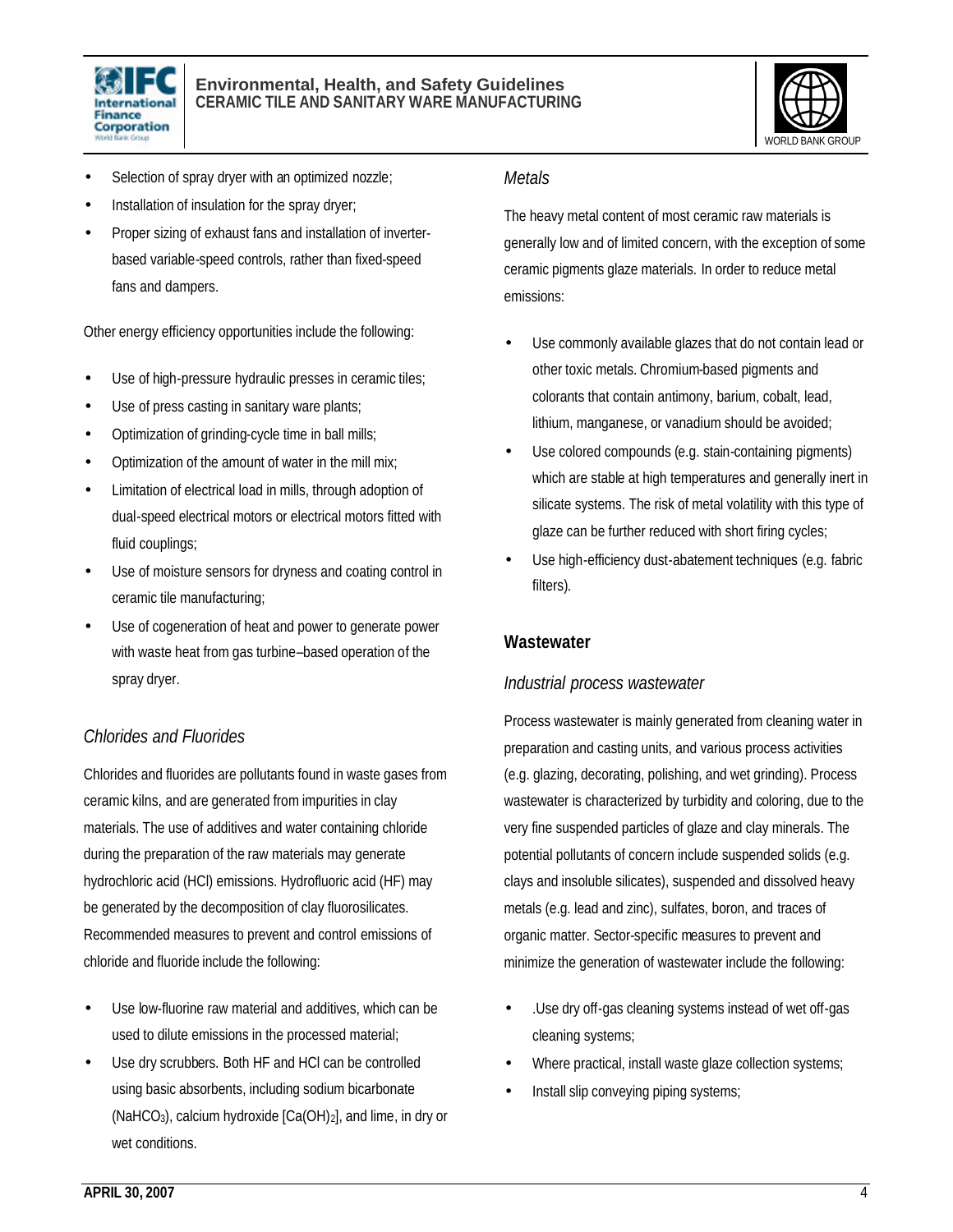



Separate process-wastewater streams from other process steps, and implement closed-circuit water reuse systems; 4

#### *Process Wastewater Treatment*

Techniques for treating industrial process wastewater in this sector include flow and load equalization with pH adjustment; sedimentation for suspended solids reduction using settling basins or clarifiers; multimedia filtration for reduction in nonsettleable suspended solids; dewatering and disposal of residuals in landfills, or if hazardous in designated hazardous waste disposal sites. Additional engineering controls may be required for advanced metals removal using membrane filtration or other physical/chemical treatment technologies.

Management of industrial wastewater and examples of treatment approaches are discussed in the **General EHS Guidelines**. Through use of these technologies and good practice techniques for wastewater management, facilities should meet the Guideline Values for wastewater discharge as indicated in the relevant table of Section 2 of this industry sector document.

#### *Other Wastewater Streams & Water Consumption*

Guidance on the management of non-contaminated wastewater from utility operations, non-contaminated stormwater, and sanitary sewage is provided in the **General EHS Guidelines**. Contaminated streams should be routed to the treatment system for industrial process wastewater. Recommendations to reduce water consumption, especially where it may be a limited natural resource, are provided in the **General EHS Guidelines**.

#### **Solid Wastes**

Process waste originating from the manufacture of ceramic products mainly consists of different types of sludge, including sludge from process wastewater treatment, and process sludge resulting from glazing, plaster, and grinding activities. Other process wastes include broken ware from process activities (e.g. shaping, drying, and firing); broken refractory material; solids from dust treatments (e.g. flue-gas cleaning and dedusting); spent plaster molds; spent sorption agents (e.g. granular limestone and limestone dust); and packaging waste (e.g. plastic, wood, metal, paper).

Recommendations for solid waste management include the following:

- Reduce waste production through process enhancements such as :
	- o Replacing slip casting in plaster molds with pressure slip casting units (isostatic presses) with polymer molds;
	- o Increasing the lifespan of plaster molds (e.g. using harder plaster molds obtained through use of automatic plaster mixers or vacuum plaster mixers);
	- o Installing electronic controls for the firing curve (to optimize the process and reduce the amount of broken ware);
	- o Installing spray booths that allow reclaiming of excess glaze;
- Reduce waste generation by recycling and internal reuse of cuttings, broken ware, used plaster molds, and other byproducts, including sludge through the following techniques:
	- o Recycle sludge into the ceramic molds, particularly in facilities where wet milling is implemented in raw material preparation;
	- o Reuse sludge from fine ceramic and sanitary ware manufacturing as a raw material or additive in the manufacture of bricks or expanded clay aggregates;
	- o Recycle, as raw material, dust collected in abatement systems and through different process activities, in addition to cuttings and other process losses;

l

<sup>4</sup> Water recycling for ceramic tile manufacturing is typically 70-80 percent and 30 – 50 percent for sanitary ware manufacturing.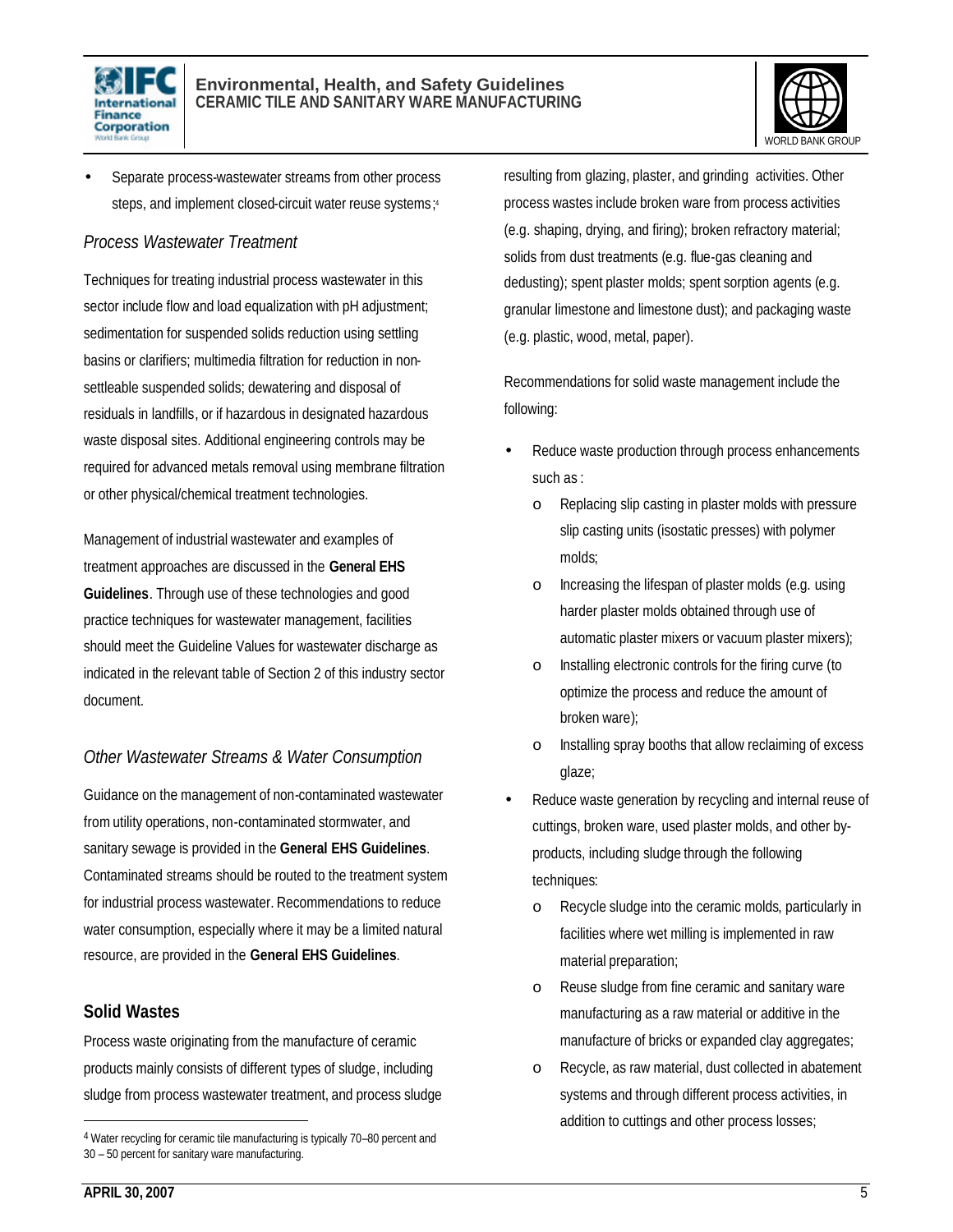



• For materials that cannot be recycled, dispose according to industrial waste management guidance included in the **General EHS Guidelines**.

## **1.2 Occupational Health and Safety**

Occupational health and safety impacts during the construction and decommissioning of ceramic tile and sanitary ware manufacturing facilities are common to those of most industrial facilities, and their prevention and control are discussed in the **General EHS Guidelines.** Occupational health and safety issues associated with the operations phase of ceramic tile and sanitary ware manufacturing primarily include the following:

- Respiratory hazards
- Exposure to heat
- Exposure to noise / vibration
- Physical hazards
- Electrical hazards

#### **Respiratory Hazards**

Workplace exposure to fine airborne particulate in the form of silica dust (SiO<sub>2</sub>), deriving from silica sands and feldspar, is the main occupational hazard in this sector. Other potential hazards may result from glaze application, airborne refractory ceramic ?bers, and combustion by-products. Recommended techniques to prevent and control exposure include the following:

- Segregate raw material storage from other operational areas;
- Install local exhaust ventilation systems with filter units (e.g. fettling hoods);
- Install kiln venting systems (e.g. use adjustable vents mounted over the top of the kilns) to facilitate kiln loading and unloading;
- Implement periodic dust removal from surfaces (e.g. vacuum cleaning equipment with high-efficiency particulate air [HEPA] filters;
- Vacuum, hose down, or wet sweep work areas instead of dry sweeping;
- Purchase premixed materials, if feasible, to reduce the need for mixing. Limit the need for shoveling dry powder, and arrange for reception of raw materials in larger containers, for handling by forklift;
- Transport raw material through enclosed conveyors or tubes;
- Conduct glazing applications in well-ventilated areas, and install spray booths. Avoid using low-solubility glazes containing lead and other heavy metals;
- Provide personal protective equipment (PPE), (e.g. overalls, goggles, gloves, and face masks) to workers operating in dusty environments and applying glaze.

#### **Exposure to Heat**

Heat exposure may occur during operation and maintenance of furnaces or other hot equipment. Exposure to radiant heat and temperature changes, and to high ambient humidity, is an industry-specific hazard. Recommended techniques to prevent and control exposure to heat include the following:

- Ensure adequate ventilation of the workplace (e.g. ducting in fresh air, allowing cross-ventilation, and installing exhaust fans);
- Provide air-cooled rooms for worker to take breaks;
- Shield surfaces where workers are close to hot equipment;
- Reduce the time required for work in high temperature environments (e.g. shorter shifts at these locations);
- Use PPE (e.g. insulated gloves, shoes, and air- or oxygensupplied respirators), especially during maintenance operations;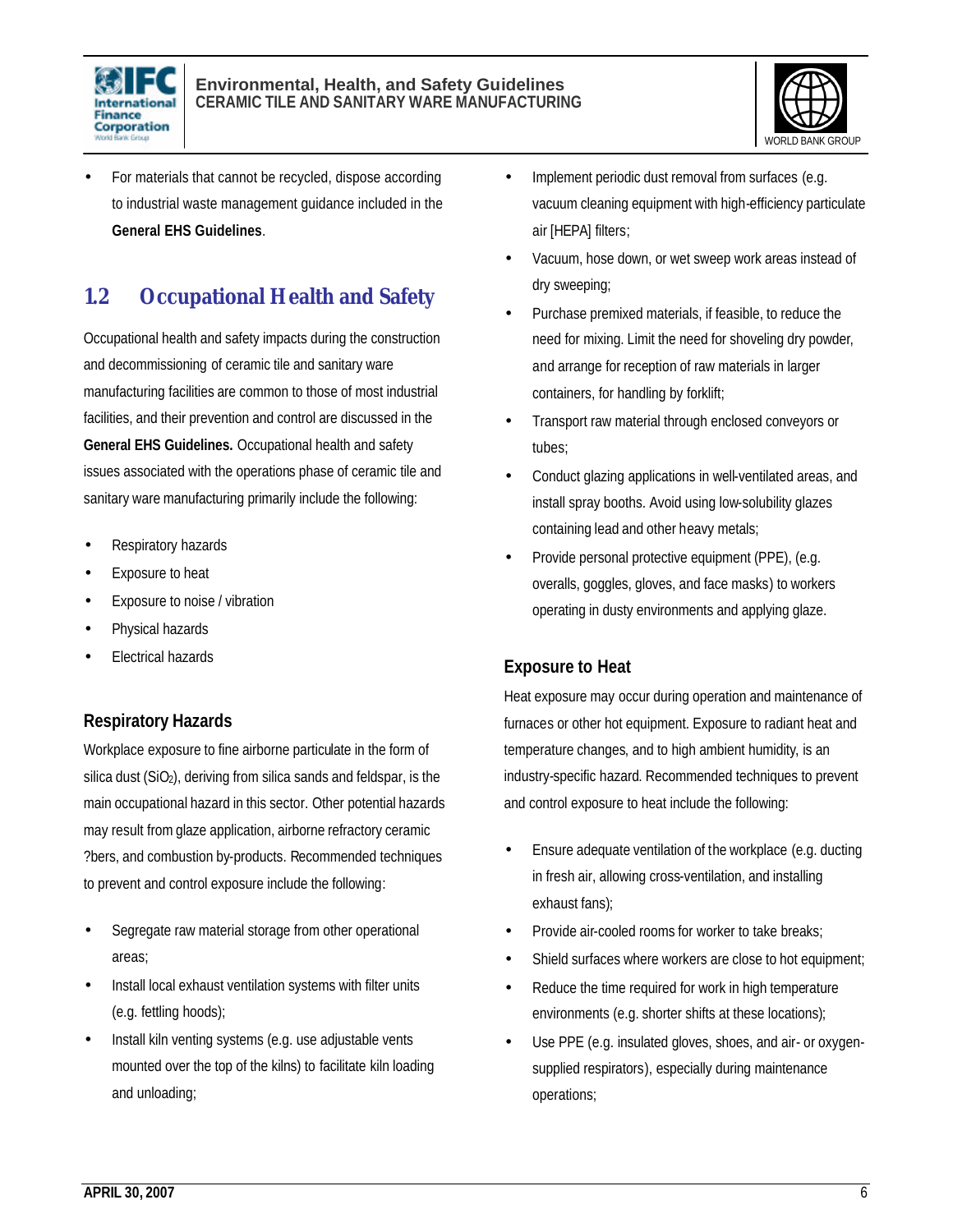



#### **Noise and Vibration**

Noise sources include raw material preparation (e.g. crushing, grinding, milling, dry and wet mixing, screening, and clarification), pressing and granulation processes, cutting, grinding and polishing, fan burners in kilns, and packaging activities. Guidance on the management of noise is provided in the **General EHS Guidelines**.

#### **Physical Hazards**

Activities related to the operation and maintenance of equipment (e.g. mills, mill separators, and belt conveyors) represent a source of exposure to physical impacts, especially during equipment start-up and shutdown. Other typical hazards include handling sharp materials, lifting heavy objects, performing repetitive motions. Guidance on the prevention and control of physical hazards is described in the **General EHS Guidelines.**

#### **Electrical Hazards**

Workers may be exposed to electrical hazards due to the presence of electrical equipment throughout ceramic tile and sanitary ware manufacturing facilities. Recommendations to prevent and control exposure to electrical hazards are provided in the **General EHS Guidelines**.

## **1.3 Community Health and Safety**

Community health and safety impacts during the construction, operation, and decommissioning of ceramic manufacturing plants are common to those of most industrial facilities and are discussed in the **General EHS Guidelines.**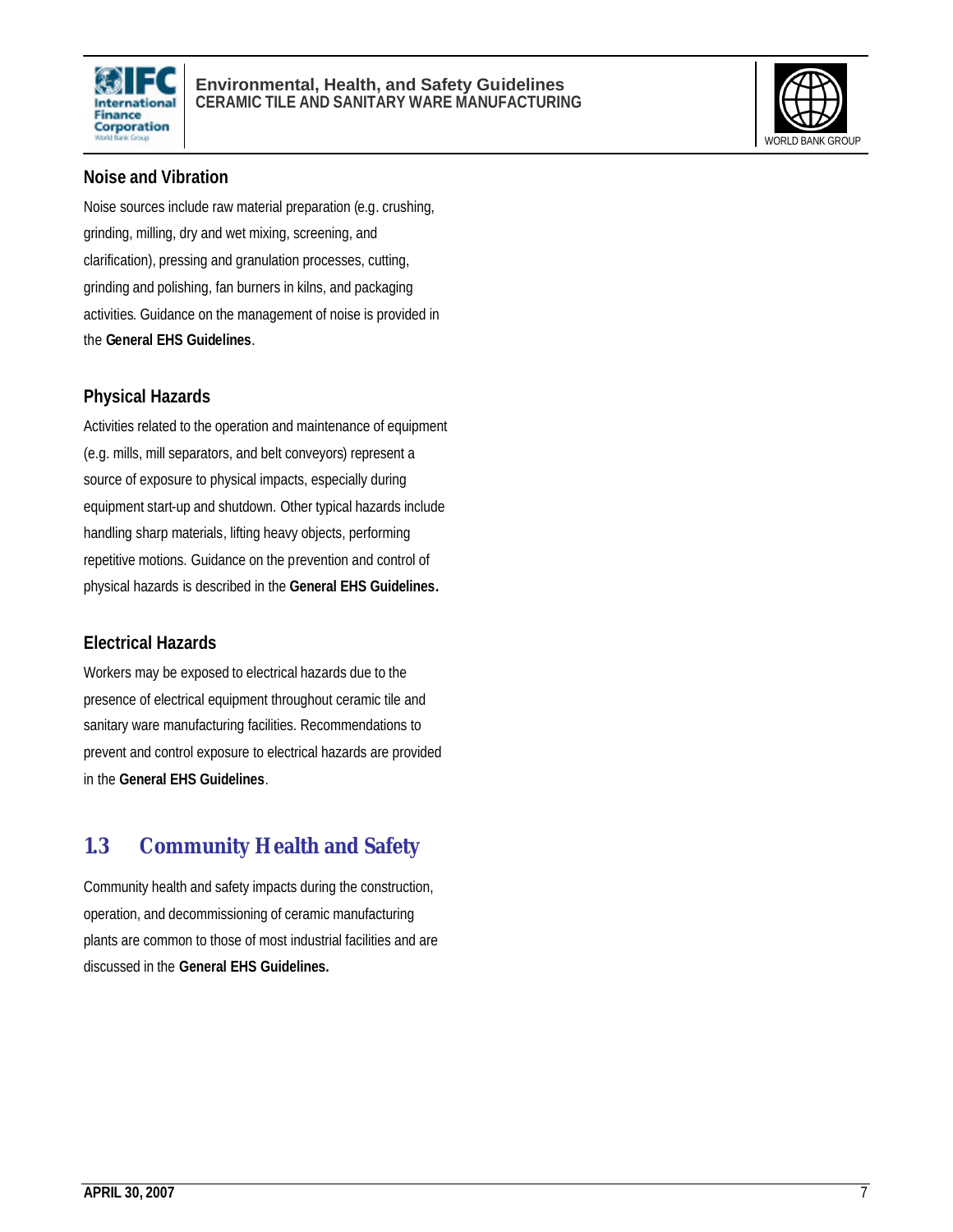



## **2.0 Performance Indicators and Monitoring**

### **2.1 Environment**

#### **Emissions and Effluent Guidelines**

Tables 1 and 2 present emission and effluent guidelines for this sector. Guideline values for process emissions and effluents in this sector are indicative of good international industry practice as reflected in relevant standards of countries with recognized regulatory frameworks. These guidelines are achievable under normal operating conditions in appropriately designed and operated facilities through the application of pollution prevention and control techniques discussed in the preceding sections of this document. These levels should be achieved, without dilution, at least 95 percent of the time that the plant or unit is operating, to be calculated as a proportion of annual operating hours. Deviation from these levels in consideration of specific, local project conditions should be justified in the environmental assessment.

Emissions guidelines are applicable to process emissions. Combustion source emissions guidelines associated with steam- and power-generation activities from sources with a heat input capacity equal to or lower than 50 MW are addressed in the **General EHS Guidelines** with larger power source emissions addressed in the **EHS Guidelines for Thermal Power**. Guidance on ambient considerations based on the total load of emissions is provided in the **General EHS Guidelines**.

Effluent guidelines are applicable for direct discharges of treated effluents to surface waters for general use. Site-specific discharge levels may be established based on the availability and conditions in the use of publicly operated sewage collection and treatment systems or, if discharged directly to surface waters, on the receiving water use classification as described in the **General EHS Guidelines.**

| Table 1. Air emission levels for ceramic tile                                                           |                    |                        |  |
|---------------------------------------------------------------------------------------------------------|--------------------|------------------------|--|
| <b>Pollutant</b>                                                                                        | <b>Unit</b>        | <b>Guideline Value</b> |  |
| <b>Particulate Matter</b>                                                                               | mg/Nm <sup>3</sup> | 50 <sup>a</sup>        |  |
| SO <sub>2</sub>                                                                                         | mg/Nm <sup>3</sup> | 400 <sup>b</sup>       |  |
| NO <sub>x</sub>                                                                                         | mg/Nm <sup>3</sup> | 600 <sup>b</sup>       |  |
| HCI                                                                                                     | mg/Nm <sup>3</sup> | 30                     |  |
| HF                                                                                                      | mg/Nm <sup>3</sup> | 5                      |  |
| Lead                                                                                                    | mg/Nm <sup>3</sup> | 0.5                    |  |
| Cadmium                                                                                                 | mg/Nm <sup>3</sup> | 0.2                    |  |
| <b>TOC</b>                                                                                              | mg/Nm <sup>3</sup> | 20                     |  |
| Notes:<br><sup>a</sup> Dryer and kiln stacks; <b>b</b> Kiln operations (at 10 percent O <sub>2</sub> ). |                    |                        |  |

| Table 2. Effluent levels for ceramic tile |              |                        |  |  |
|-------------------------------------------|--------------|------------------------|--|--|
| <b>Pollutants</b>                         | <b>Units</b> | <b>Guideline Value</b> |  |  |
| pH                                        | S.U.         | $6 - 9$                |  |  |
| BOD <sub>5</sub>                          | mg/L         | 50                     |  |  |
| <b>TSS</b>                                | mg/L         | 50                     |  |  |
| Oil and grease                            | mg/L         | 10                     |  |  |
| Lead                                      | mg/L         | 0.2                    |  |  |
| Cadmium                                   | mg/L         | 0.1                    |  |  |
| Chromium (total)                          | mg/L         | 0.1                    |  |  |
| Cobalt                                    | mg/L         | 0.1                    |  |  |
| Copper                                    | mg/L         | 0.1                    |  |  |
| <b>Nickel</b>                             | mg/L         | 0.1                    |  |  |
| Zinc                                      | mg/L         | $\overline{2}$         |  |  |
| Temperature increase                      | $^{\circ}C$  | $<$ 3a                 |  |  |

**<sup>a</sup>** At the edge of a scientifically established mixing zone which takes into account ambient water quality, receiving water use, potential receptors and assimilative capacity

#### **Resource Use**

The following Tables, 3 to 5, provide examples of resource consumption and load indicators in this sector. Industry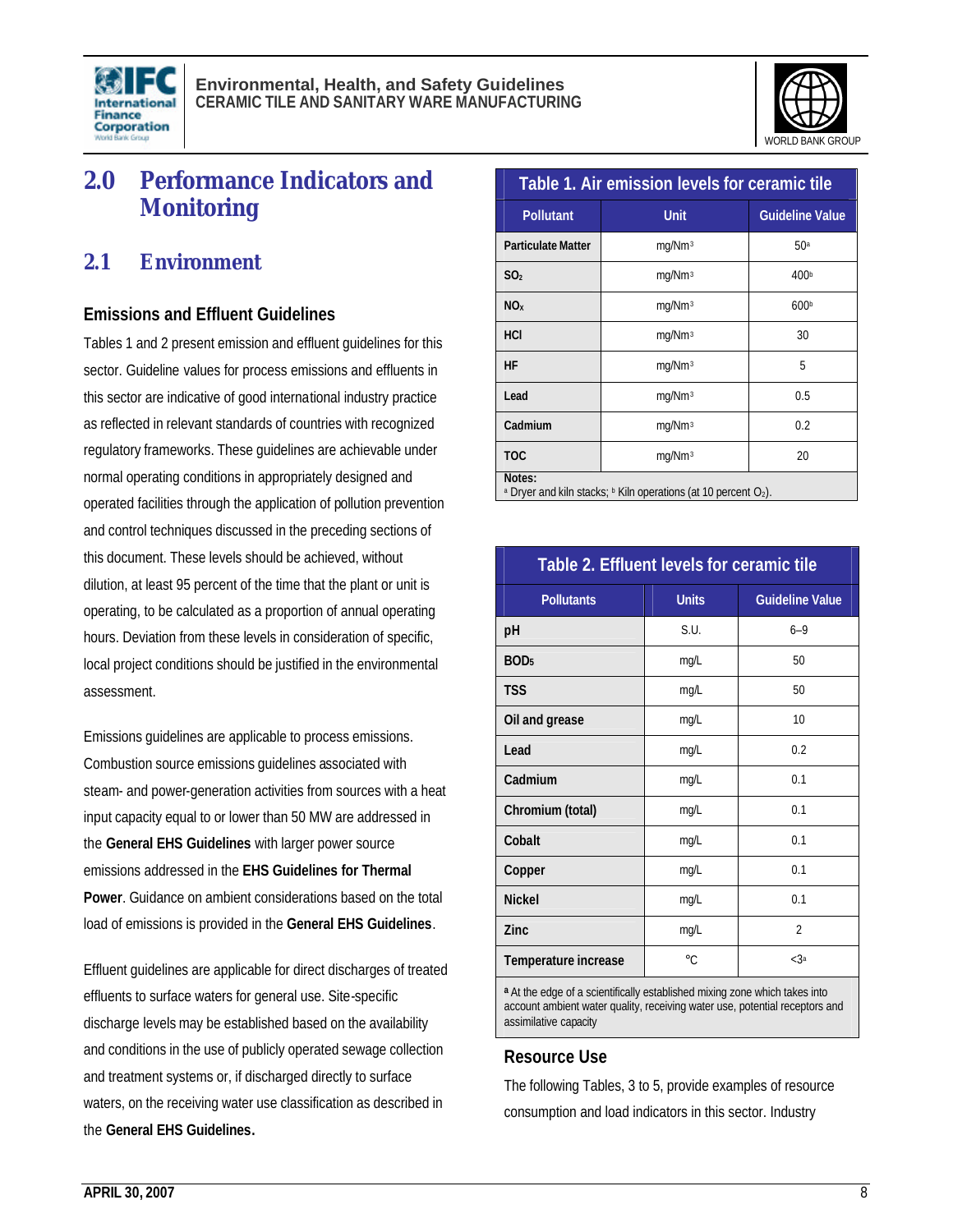



benchmark values are provided for comparative purposes only and individual projects should target continual improvement.

| Table 3. Energy consumption                                         |                        |                              |  |  |  |
|---------------------------------------------------------------------|------------------------|------------------------------|--|--|--|
| Inputs per unit of product                                          | <b>Unit</b>            | <b>Industry</b><br>benchmark |  |  |  |
| Ceramic tile manufacturing - energy consumption                     |                        |                              |  |  |  |
| Thermal energy:<br>Spray drying process                             | kJ/kg                  | 980-2,200                    |  |  |  |
| Thermal energy:<br>Drying process                                   | kJ/kg                  | 250-750                      |  |  |  |
| Thermal energy:<br>Firing:once-fired tiles<br>(Tunnel kilns)        | kJ/kg                  | 5,400-6,300                  |  |  |  |
| Thermal energy<br>Firing:twice-fired tiles<br>(Tunnel kilns)        | kJ/kg                  | 6,000-7,300                  |  |  |  |
| Thermal energy<br>Firing:once-fired tiles<br>(Roller hearth kilns)  | kJ/kg                  | 1,900-4,800                  |  |  |  |
| Thermal energy<br>Firing:twice-fired tiles<br>(Roller hearth kilns) | kJ/kg                  | 3,400-4,600                  |  |  |  |
| Electric energy<br>Pressing                                         | kWh/kg                 | $50 - 150$                   |  |  |  |
| Electric energy<br>Drying                                           | kWh/kg                 | $10 - 40$                    |  |  |  |
| Electric energy<br>Firing                                           | kWh/kg                 | $20 - 150$                   |  |  |  |
| Sanitary ware manufacturing - energy consumption                    |                        |                              |  |  |  |
| Conventional tunnel kiln                                            | kJ /kg                 | 9,100-12,000                 |  |  |  |
| Modern tunnel kiln with light<br>fiber insulation                   | kJ /kg                 | 4,200-6,500                  |  |  |  |
| Roller heath kiln                                                   | kJ /kg                 | 3,500-5,000                  |  |  |  |
| Modern shuttle kiln                                                 | kJ /kg<br>8,500-11,000 |                              |  |  |  |
| Source: EU BREF (2005)                                              |                        |                              |  |  |  |

| Table 4. Waste generation                                      |                           |                              |  |  |
|----------------------------------------------------------------|---------------------------|------------------------------|--|--|
| Output per unit of product                                     | <b>Unit</b>               | <b>Industry</b><br>benchmark |  |  |
| Glaze waste produced in tile<br>surface glazing                | $q/m2$ of tile<br>surface | 100                          |  |  |
| Sludge                                                         | $q/m2$ of tile<br>surface | $90 - 150$                   |  |  |
| Solid waste – cuttings and<br>defective tiles                  | $q/m2$ of tile<br>surface | 700-1300                     |  |  |
| Recovery and re-use of glaze in<br>sanitary ware manufacturing | $m^3$ /day                | $0.08 - 0.1$                 |  |  |
| Glaze used per sanitary ware item                              | kg/item                   | $1.5 - 3$                    |  |  |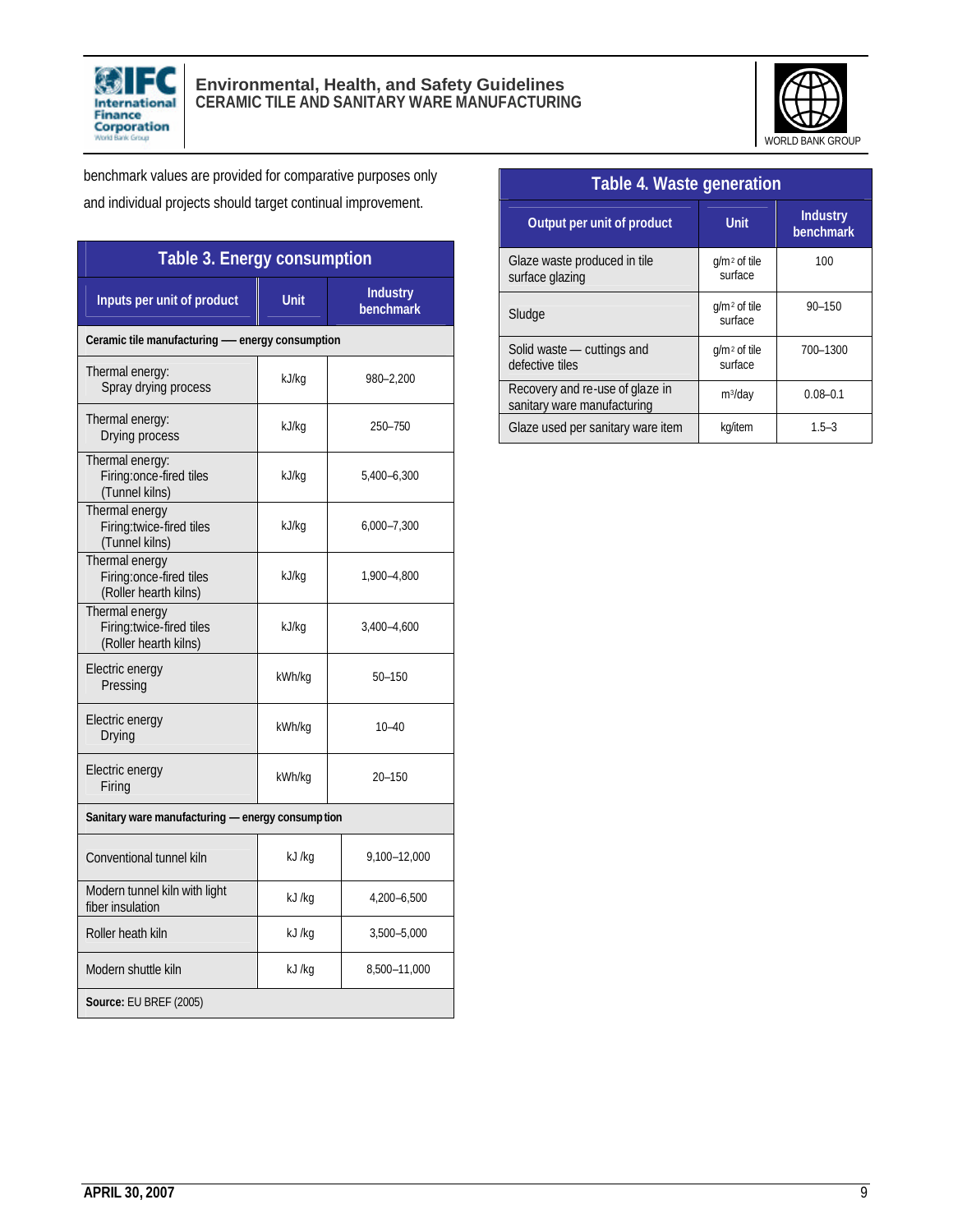



#### **Environmental Monitoring**

Environmental monitoring programs for this sector should be implemented to address all activities that have been identified to have potentially significant impacts on the environment, during normal operations and upset conditions. Environmental monitoring activities should be based on direct or indirect indicators of emissions, effluents, and resource use applicable to the particular project.

Monitoring frequency should be sufficient to provide representative data for the parameter being monitored. Monitoring should be conducted by trained individuals following monitoring and record-keeping procedures and using properly calibrated and maintained equipment. Monitoring data should be analyzed and reviewed at regular intervals and compared with the operating standards so that any necessary corrective actions can be taken. Additional guidance on applicable sampling and analytical methods for emissions and effluents is provided in the **General EHS Guidelines.**

## **2.2 Occupational Health and Safety**

#### **Occupational Health and Safety Guidelines**

Occupational health and safety performance should be evaluated against internationally published exposure guidelines, of which examples include the Threshold Limit Value (TLV®) occupational exposure guidelines and Biological Exposure Indices (BEIs®) published by American Conference of Governmental Industrial Hygienists (ACGIH),<sup>5</sup> the Pocket Guide to Chemical Hazards published by the United States National Institute for Occupational Health and Safety (NIOSH),<sup>6</sup> Permissible Exposure Limits (PELs) published by the Occupational Safety and Health Administration of the United

States (OSHA),7 Indicative Occupational Exposure Limit Values published by European Union member states,<sup>8</sup> or other similar sources.

#### **Accident and Fatality Rates**

Projects should try to reduce the number of accidents among project workers (whether directly employed or subcontracted) to a rate of zero, especially accidents that could result in lost work time, different levels of disability, or even fatalities. Facility rates may be benchmarked against the performance of facilities in this sector in developed countries through consultation with published sources (e.g. US Bureau of Labor Statistics and UK Health and Safety Executive)<sup>9</sup>.

#### **Occupational Health and Safety Monitoring**

The working environment should be monitored for occupational hazards relevant to the specific project. Monitoring should be designed and implemented by accredited professionals<sup>10</sup> as part of an occupational health and safety monitoring program. Facilities should also maintain a record of occupational accidents and diseases and dangerous occurrences and accidents. Additional guidance on occupational health and safety monitoring programs is provided in the **General EHS Guidelines.**

 $\overline{a}$ 

 $\overline{a}$ <sup>5</sup> Available at: http://www.acqih.org/TLV/ and http://www.acgih.org/store/

<sup>6</sup> Available at: http://www.cdc.gov/niosh/npg/

<sup>7</sup> Available at:

http://www.osha.gov/pls/oshaweb/owadisp.show\_document?p\_table=STANDAR DS&p\_id=9992

<sup>8</sup> Available at: http://europe.osha.eu.int/good\_practice/risks/ds/oel/

<sup>9</sup> Available at: http://www.bls.gov/iif/ and

http://www.hse.gov.uk/statistics/index.htm

<sup>&</sup>lt;sup>10</sup> Accredited professionals may include certified industrial hygienists, registered occupational hygienists, or certified safety professionals or their equivalent.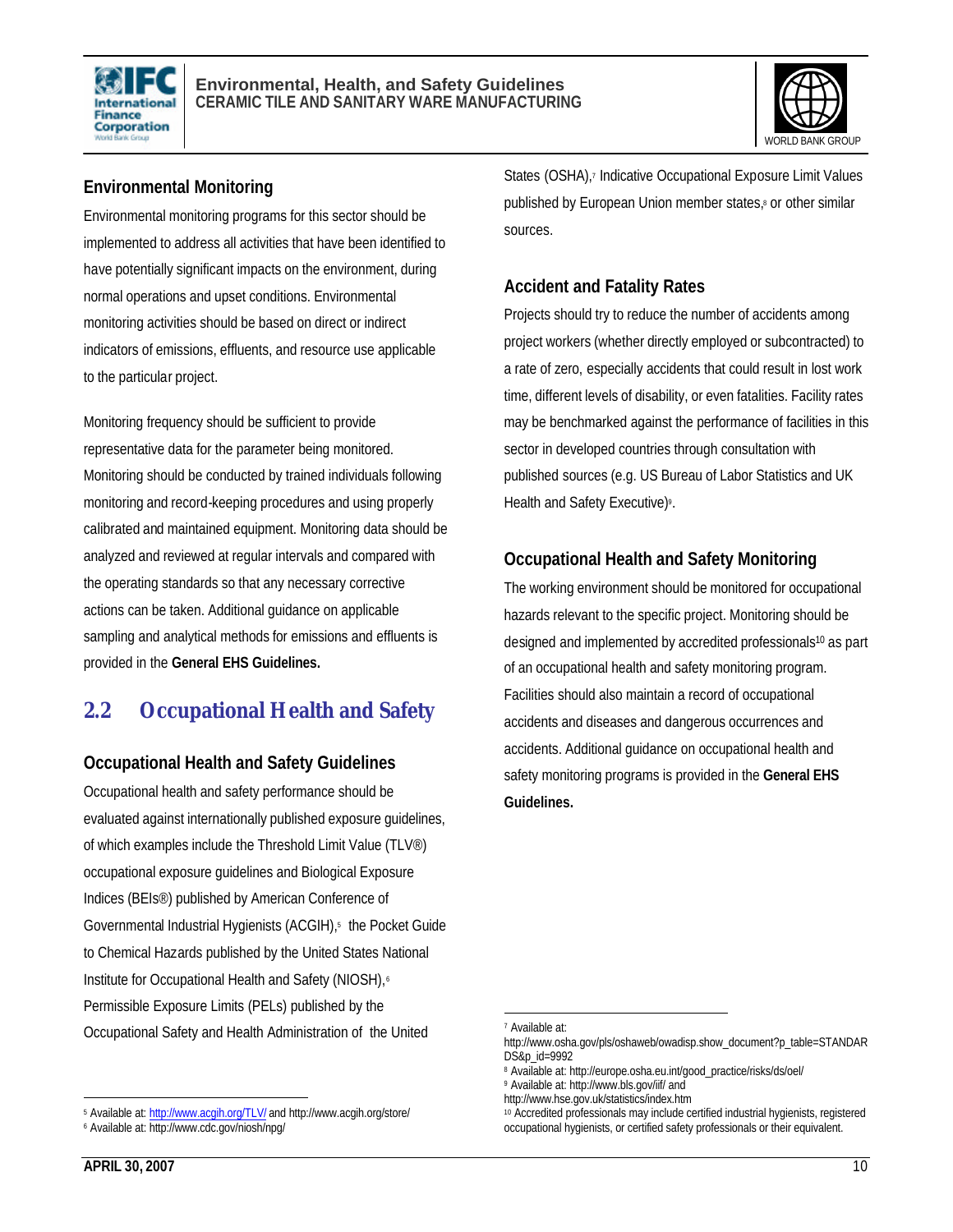



## **3.0 References and Additional Sources**

Assopiastrelle and Snam. 1998. Rapporto Integrato Ambiente Energia Sicurezza Salute Qualità, Industria Italiana delle Piastrelle di Ceramica e dei Materiali Refrattari. Sassuolo, Italy: Assopiastrelle and Snam.

Department for Environment, Food, and Rural Affairs (DEFRA), United Kingdom. 2004. Integrated Pollution Prevention and Control. Secretary of State's Guidance for the A2 Ceramics Sector including Heavy Clay, Refractories, Calcining Clay and Whiteware. Sector Guidance Note IPPC SG7. London: DEFRA. Available at www.defra.gov.uk/environment/ppc/localauth/pubs/guidance/notes/sgnotes/

Environment Australia. 1998. National Pollutant Inventory, Emissions Estimation Technique Manual for Bricks, Ceramics, and Clay Product Manufacturing. Camberra, Australia: Environment Australia.

Government of Hong Kong, Environmental Protection Department. 1994. Air Management Group. A Guidance Note on the Best Practicable Means for Ceramic Works. BPM4. Hong Kong: Government of Hong Kong. Available at http://www.epd.gov.hk/epd/english/environmentinhk/air/quide\_ref/guide\_best\_pr act.html

European Commission. 2005. European Integrated Pollution Prevention and Control Bureau (EIPPCB). Reference Document on Best Available Techniques (BREF) for Ceramics. Seville: EIPPCB. Available at http://eippcb.jrc.es/pages/FActivities.htm

European Commission. 1996. Corinair90. Emission Inventory Guidebook. Fine Ceramics Production. Activities 030320. Copenhagen: EC. Available at http://reports.eea.europa.eu/EMEPCORINAIR4/en/B3320vs2.1.pdf

European Environment Agency (EEA). 2001. Joint EMEP/CORINAIR Atmospheric Emission Inventory Guidebook, Third Edition. Copenhagen: EEA. Available at http://reports.eea.europa.eu/EMEPCORINAIR4/en/page012.html

German Federal Ministry for the Environment, Nature Conservation, and Nuclear Safety (BMU). 2002. First General Administrative Regulation Pertaining the Federal Immission Control Act (Technical Instructions on Air Quality Control – TA Luft). Berlin: BMU. Available at http://www.bmu.de/english/air\_pollution\_control/ta\_luft/doc/36958.php

German Federal Ministry for the Environment, Nature Conservation, and Nuclear Safety (BMU). 2004. Promulgation of the New Version of the Ordinance on Requirements for the Discharge of Waste Water into Waters (Waste Water Ordinance - AbwV) of 17. June 2004. Berlin: BMU. Available at http://www.bmu.de/english/water\_management/downloads/doc/3381.php

Ireland Environmental Protection Agency (EPA). 1996. BATNEEC Guidance Note – Coarse Ceramics. Class 13.4, Draft 3. Dublin: Ireland EPA. Available at http://www.epa.ie/Licensing/BATGuidanceNotes/

Northern Ireland Environment and Heritage Service. 1998. Chief Inspector's Guidance to Inspectors – Ceramic Processes. Process Guidance Note GNB 3/6 Version 1. Belfast: Northern Ireland Environment and Heritage Service. Available at http://www.ehsni.gov.uk/pollution/ipc/guidancenotespartb.htm

United States (US) Department of Labor, Bureau of Labor Statistics (BLS). 2003. Occupational Injuries and Illnesses: Industry Data. Years 1995–2003. Washington, DC: BLS. Available at http://www.bls.gov/iif/oshsum.htm

US Environmental Protection Agency (EPA). 1995.Office of Compliance. Profile of the Stone, Clay, Glass and Concrete Products Industry. Sector Notebook Project. Washington, DC: US EPA. Available at

http://www.epa.gov/compliance/resources/publications/assistance/sectors/noteb ooks/

US EPA. Code of Federal Regulation Title 40, Part 63 National Emission Standards for Hazardous Air Pollutants for Source Categories. Subpart KKKKK National Emission Standards for Hazardous Air Pollutants for Clay Ceramics Manufacturing. Washington, DC: US EPA.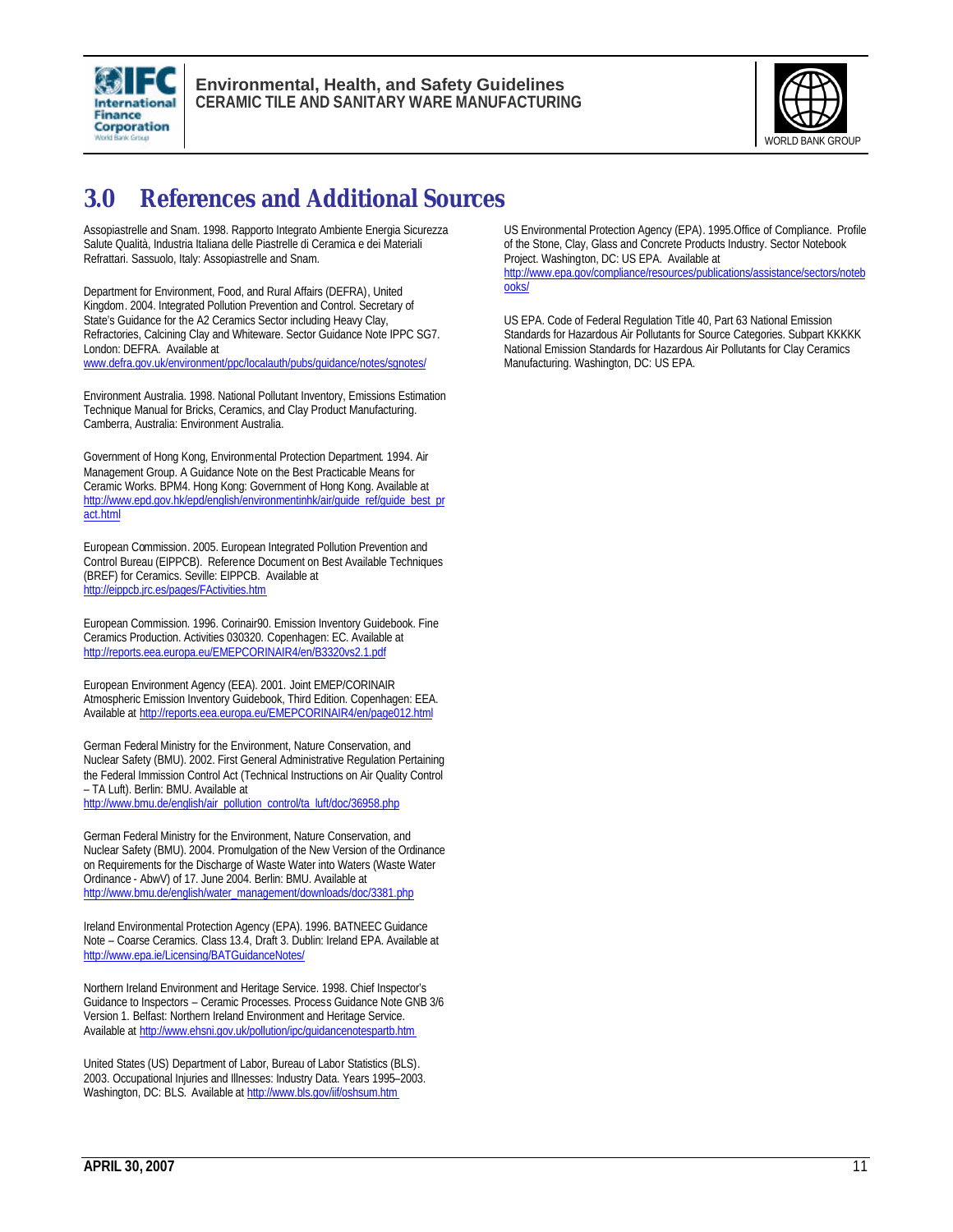



## **Annex A: General Description of Industry Activities**

Ceramic products are manufactured from clays and other nonmetallic inorganic materials. Ceramic tiles are thin slabs, generally used as coverings for floors and walls. Tiles typically are shaped through extrusion or dust pressing at ambient temperature, then dried and fired to maintain their form permanently. Ceramic products used for sanitary purposes (e.g. lavatory bowls, wash basins, cisterns, and drinking fountains) are collectively referred to as sanitary ware and are mainly manufactured from vitreous china (semi-porcelain) or earthenware. The typical production levels for ceramic manufacturing facilities vary from 10 to 50 tons / day for fine ceramics and 450 to 500 tons / day for ceramic tiles.

The common process activities of the ceramic tile and sanitary wares manufacturing sector include the mixing of basic raw clay minerals with other additive minerals and the firing / fusion process. In the firing / fusion process, the raw materials are transformed in a glassy phase (vitrification) at temperatures between 1,000°C and 1,400°C. The vitrification process provides the ceramic products with specific chemical and physical properties, including resistance to heat and fire, strength, and chemical inertness. The main manufacturing processes covered in this guideline include raw storage and preparation of raw materials, shaping, drying, surface treatment (e.g. glazing or enameling), firing, treatment (e.g. polishing), sorting, and packaging. A typical ceramic manufacturing process is shown in Figure A.1.

#### **Raw Materials Storage and Handling**

Products manufactured by the ceramic industry predominantly consist of a complex mixture of clay minerals (aluminum silicates that serve as plastic materials) complemented with other minerals (e.g. additives, fillers and fluxing agents [nonplastic materials], and glaze components). Table A-1

summarizes the main raw materials used in ceramic manufacturing.

Body components are usually delivered to the raw material storage area in bulk and are generally stored in open stockpiles or in containers / silos to limit interaction with atmospheric agents and dust generation issues. Raw materials are prepared through several processes (e.g. primary and secondary crushing, grinding, screening, dry or wet milling, dry screening, spray-drying, calcining), mixed and pressed, and extruded or slip cast into shape (shaping / forming). Preparation of glazes is conducted using silica (as major glaze component), fluxing agents (e.g. alkalis, alkaline earths, boron, lead), opacifiers (e.g. zirconium and titanium), and coloring agents (e.g. iron, chromium, cobalt, manganese). Water is regularly used to enhance mixing and shaping, followed by a drying stage. Surface treatment and decoration of the clay products may also be used. The products are then placed in kilns for firing / vitrification.

| <b>Table A-1. Ceramic Forming Raw Materials</b>              |                                                                                             |  |
|--------------------------------------------------------------|---------------------------------------------------------------------------------------------|--|
| <b>Additives</b>                                             | kaolin, limestone                                                                           |  |
| <b>Basic Raw Materials (plastic</b><br>materials)            | kaolinite, montmorillonite halloysite                                                       |  |
| <b>Fillers and Fluxing Agents</b><br>(non plastic materials) | quartz, feldspar, chalk, dolomite,<br>wollastonite, iron oxides, gypsum,<br>steatite, talc. |  |
| <b>Glaze Components</b>                                      | Silica, alkalis, lead, boron, zirconium,<br>iron, chromium, cobalt                          |  |

#### **Firing Process**

The firing process allows the vitrification of the shaped and dried clay products. Firing is conducted in kilns, which may be of continuous or intermittent operation. The continuous kilns include tunnel kilns and roller hearth kilns. Tunnel kilns are refractory tunnels served by rail tracks carrying kiln-cars. The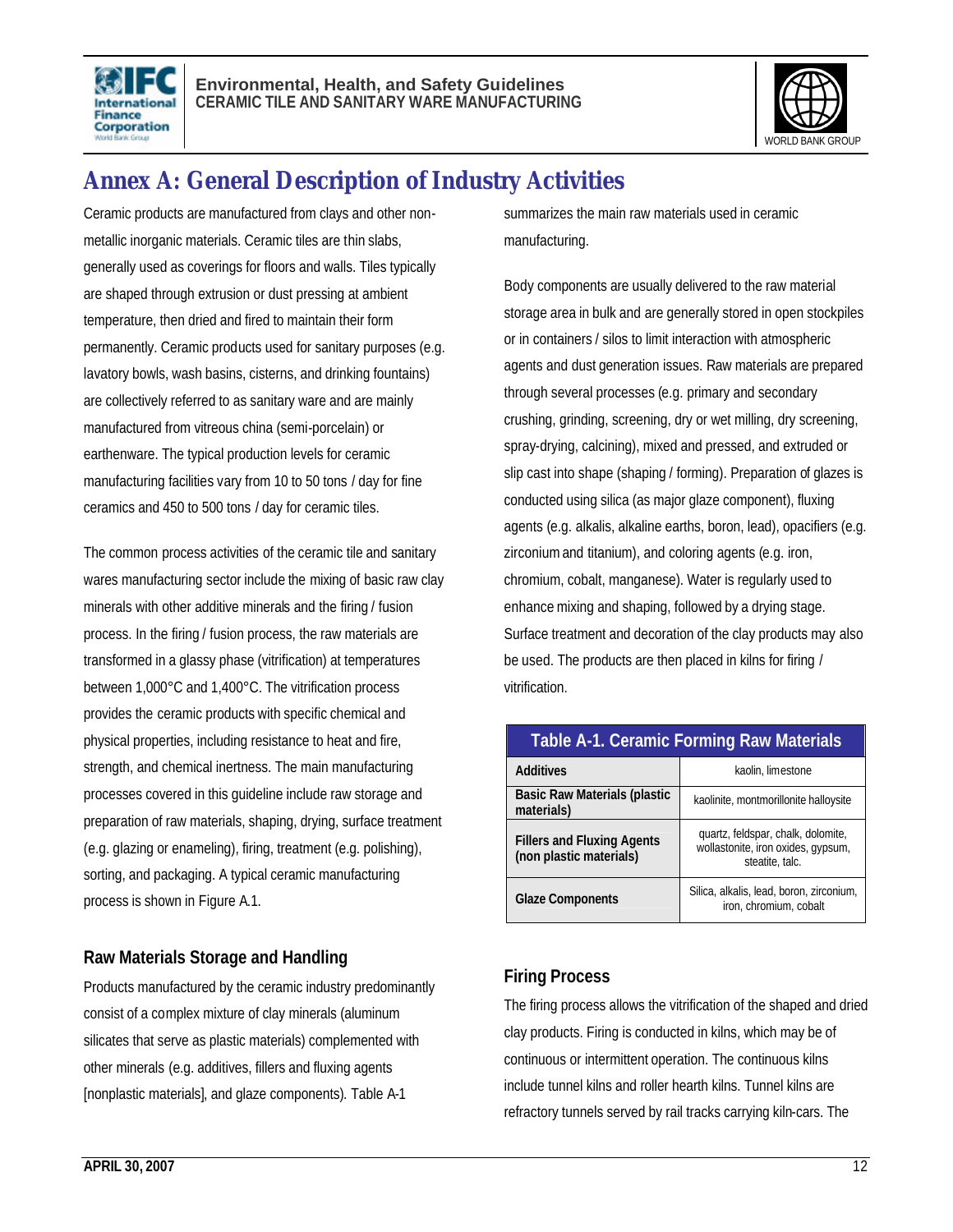

#### **Environmental, Health, and Safety Guidelines CERAMIC TILE AND SANITARY WARE MANUFACTURING**



cars have refractory decks on which dried ware is set in defined, stable patterns. The cars are pushed through the kilns at set intervals, countercurrently to a flow of air drawn by fan(s) to an exhaust duct located near the car entry zone. Most tunnel kilns are gas-fired. Dried raw material on the cars is preheated by hot gases drawn from the firing zone, while incoming air cools the fired material and is preheated before combustion. A part of the air from the cooling zone is usually drawn off to the adjacent dryers. To reduce firing times and energy consumption, a gastight firing chamber is needed and, therefore, the firing chamber and kiln-cars are usually sealed at the sides of the tunnel with a sand seal (or by water or other mechanical solutions) against secondary air.

Single-deck roller hearth kilns are most commonly used for wall and floor tile production. Firing is provided by natural gas-air burners located at the sides of the kiln. The firing process has been reduced to less than 40 minutes and tiles travel over driven rollers. The main heat transmission mechanisms are convection and radiation. Roller hearth kilns are sometimes used for the production of clay roof tiles and sanitary ware.

Intermittent kilns include shuttle and hood-type kilns, based on single chambers, which are charged with dried ceramic products, sealed, and then exposed to a defined firing cycle. The kilns are usually provided with gas burners, and intermittent kilns are sometimes used for smaller-scale manufacture of special sanitary ware.

#### **Product Finishing**

Several treatments are applied after firing to finish the products. These treatments include grinding (either wet or dry), sawing, and polishing. The addition of auxiliary materials is also possible for specific productions. Sorting, packaging, and storing of ceramic products concludes the typical manufacturing process.